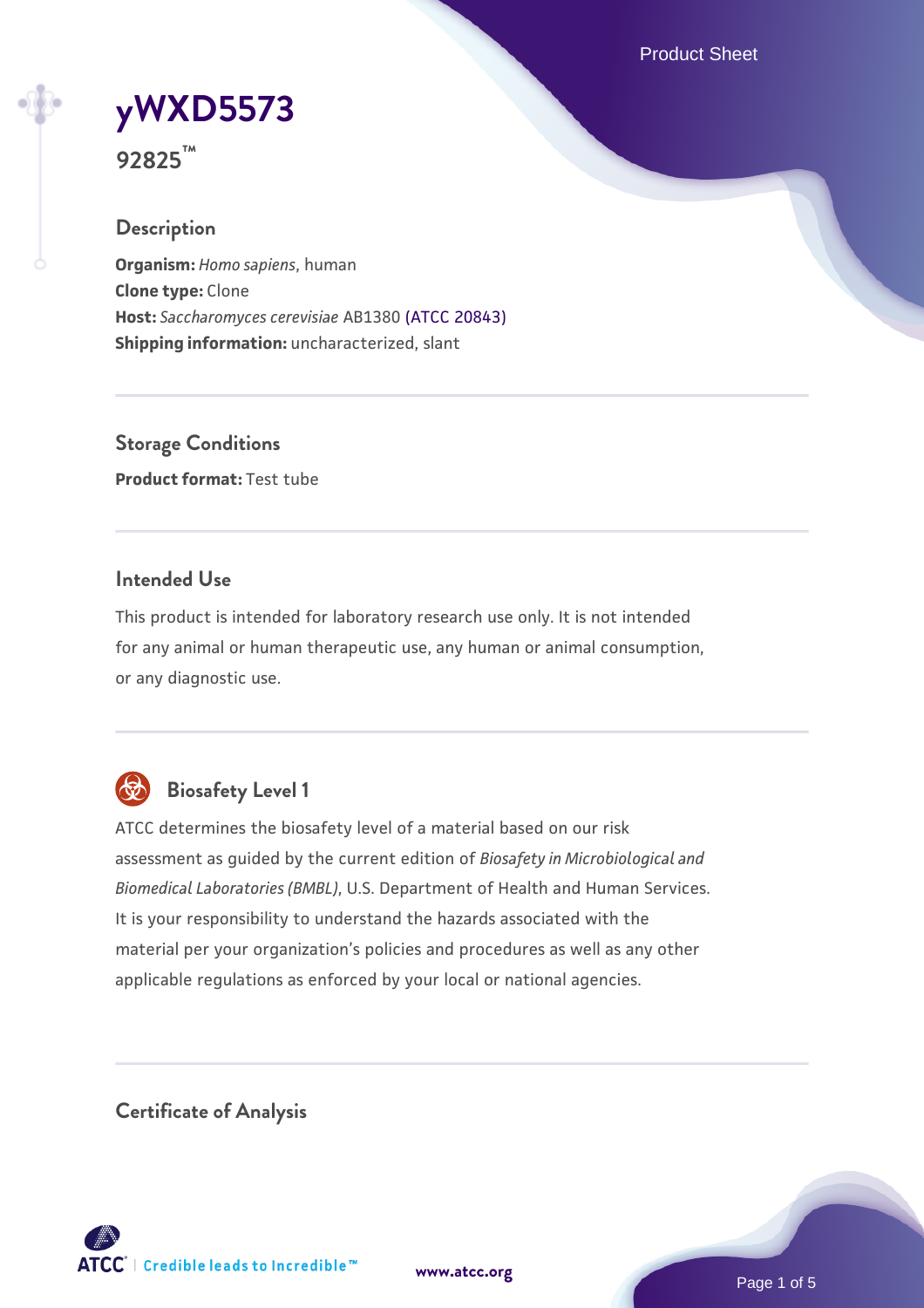#### **[yWXD5573](https://www.atcc.org/products/92825)** Product Sheet **92825**

For batch-specific test results, refer to the applicable certificate of analysis that can be found at www.atcc.org.

## **Insert Information**

**Type of DNA:** genomic **Genome:** Homo sapiens **Chromosome:** X X pter-q27.3 **Gene name:** DNA Segment, single copy **Gene product:** DNA Segment, single copy [DXS4523] **Gene symbol:** DXS4523 **Contains complete coding sequence:** Unknown **Insert end:** EcoRI

## **Vector Information**

**Construct size (kb):** 210.0 **Intact vector size:** 11.454 **Vector name:** pYAC4 **Type of vector:** YAC **Host range:** *Saccharomyces cerevisiae*; *Escherichia coli* **Vector information:** other: telomere, 3548-4235 other: telomere, 6012-6699 Cross references: DNA Seq. Acc.: U01086 **Cloning sites:** EcoRI **Markers:** SUP4; HIS3; ampR; URA3; TRP1 **Replicon:** pMB1, 7186-7186; ARS1, 9632-10376

# **Growth Conditions**

**Medium:** 



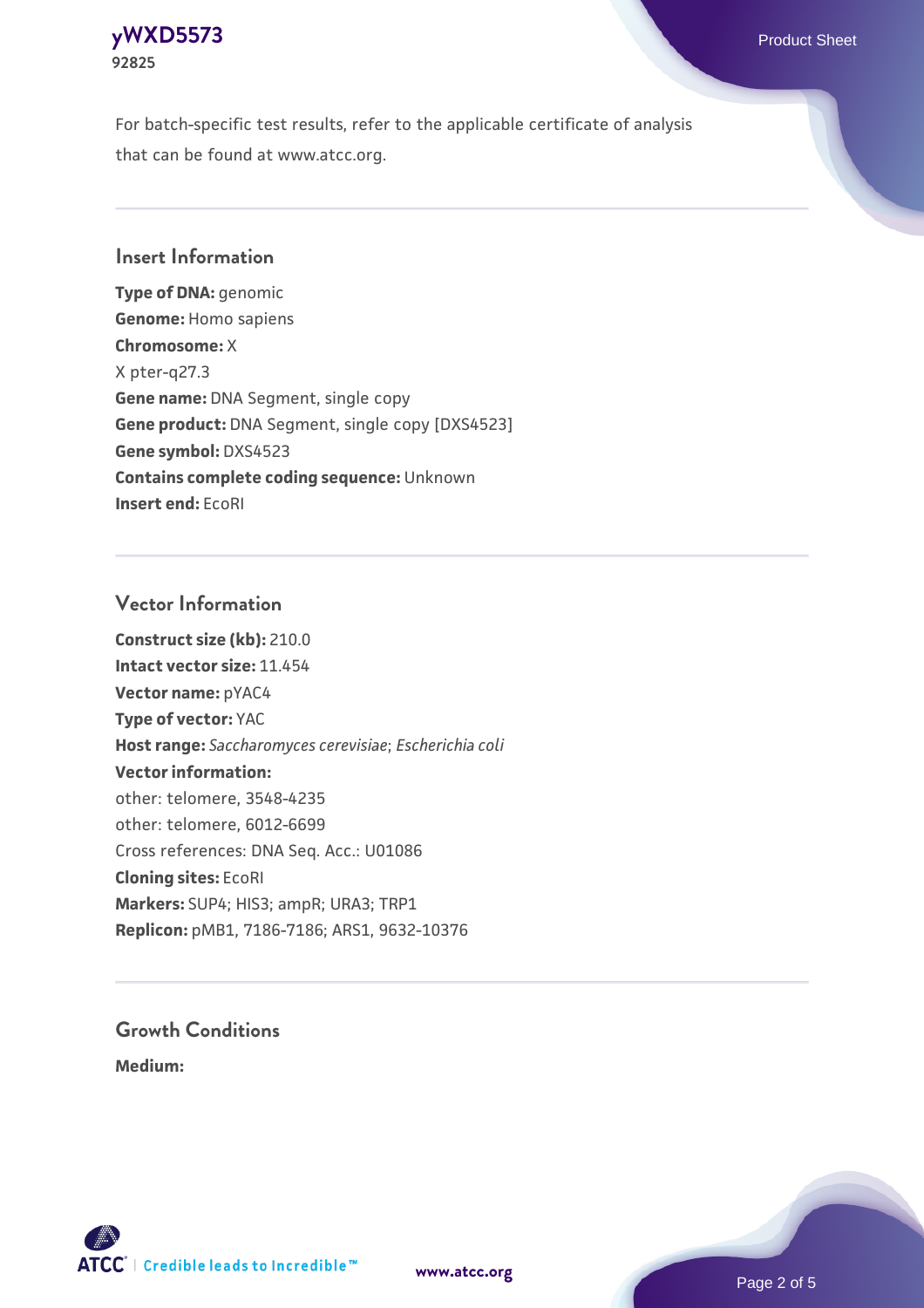#### **[yWXD5573](https://www.atcc.org/products/92825)** Product Sheet **92825**

[ATCC Medium 1245: YEPD](https://www.atcc.org/-/media/product-assets/documents/microbial-media-formulations/1/2/4/5/atcc-medium-1245.pdf?rev=705ca55d1b6f490a808a965d5c072196) **Temperature:** 30°C

#### **Notes**

More information may be available from ATCC (http://www.atcc.org or 703- 365-2620).

## **Material Citation**

If use of this material results in a scientific publication, please cite the material in the following manner: yWXD5573 (ATCC 92825)

## **References**

References and other information relating to this material are available at www.atcc.org.

## **Warranty**

The product is provided 'AS IS' and the viability of ATCC® products is warranted for 30 days from the date of shipment, provided that the customer has stored and handled the product according to the information included on the product information sheet, website, and Certificate of Analysis. For living cultures, ATCC lists the media formulation and reagents that have been found to be effective for the product. While other unspecified media and reagents may also produce satisfactory results, a change in the ATCC and/or depositor-recommended protocols may affect the recovery, growth, and/or function of the product. If an alternative medium formulation or reagent is used, the ATCC warranty for viability is no longer



**[www.atcc.org](http://www.atcc.org)**

Page 3 of 5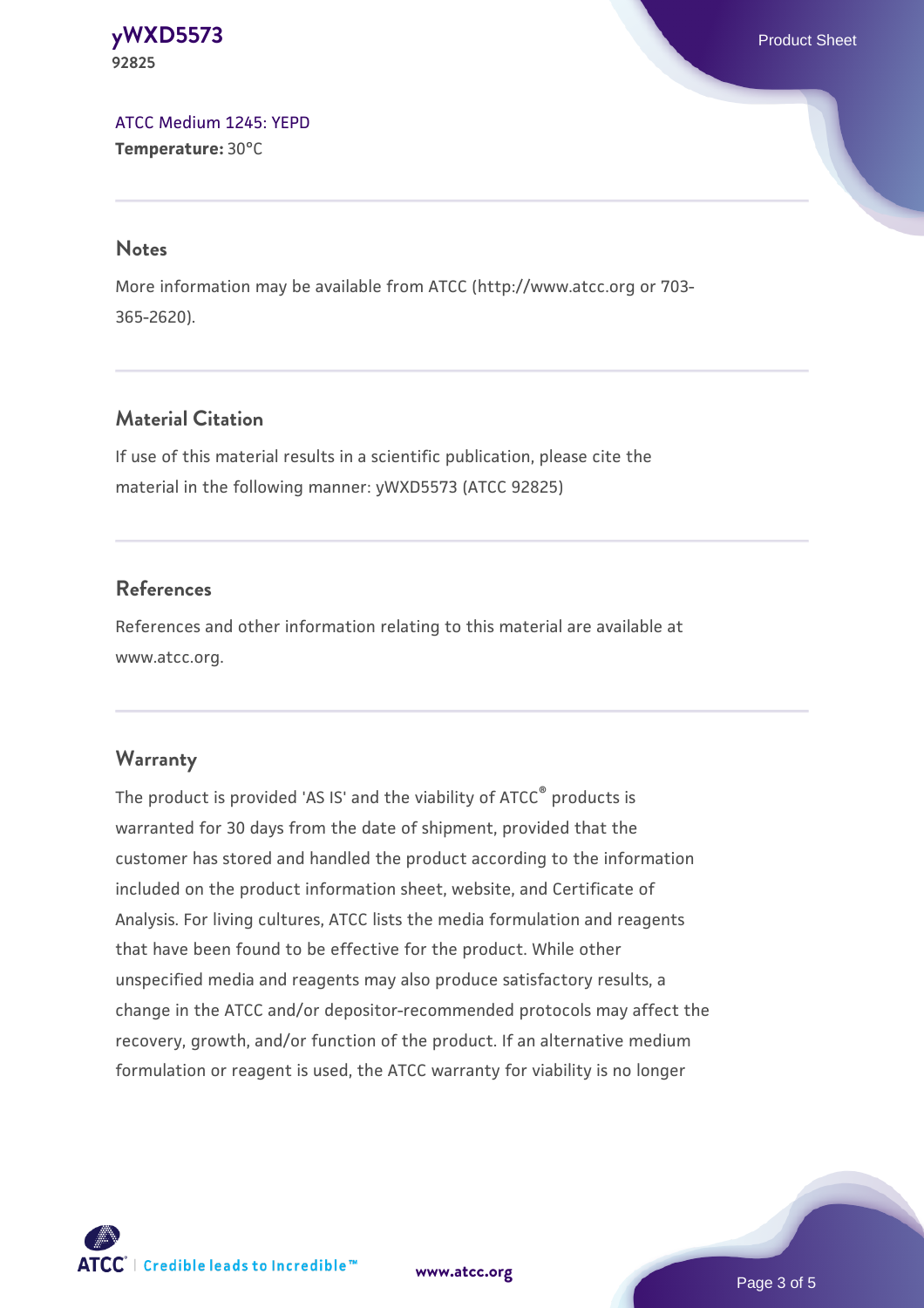**[yWXD5573](https://www.atcc.org/products/92825)** Product Sheet **92825**

valid. Except as expressly set forth herein, no other warranties of any kind are provided, express or implied, including, but not limited to, any implied warranties of merchantability, fitness for a particular purpose, manufacture according to cGMP standards, typicality, safety, accuracy, and/or noninfringement.

#### **Disclaimers**

This product is intended for laboratory research use only. It is not intended for any animal or human therapeutic use, any human or animal consumption, or any diagnostic use. Any proposed commercial use is prohibited without a license from ATCC.

While ATCC uses reasonable efforts to include accurate and up-to-date information on this product sheet, ATCC makes no warranties or representations as to its accuracy. Citations from scientific literature and patents are provided for informational purposes only. ATCC does not warrant that such information has been confirmed to be accurate or complete and the customer bears the sole responsibility of confirming the accuracy and completeness of any such information.

This product is sent on the condition that the customer is responsible for and assumes all risk and responsibility in connection with the receipt, handling, storage, disposal, and use of the ATCC product including without limitation taking all appropriate safety and handling precautions to minimize health or environmental risk. As a condition of receiving the material, the customer agrees that any activity undertaken with the ATCC product and any progeny or modifications will be conducted in compliance with all applicable laws, regulations, and guidelines. This product is provided 'AS IS' with no representations or warranties whatsoever except as expressly set forth herein and in no event shall ATCC, its parents, subsidiaries, directors, officers, agents, employees, assigns, successors, and affiliates be liable for indirect, special, incidental, or consequential damages of any kind in connection with or arising out of the customer's use of the product. While reasonable effort is made to ensure authenticity and reliability of materials on deposit, ATCC is not liable for damages arising from the misidentification or



**[www.atcc.org](http://www.atcc.org)**

Page 4 of 5